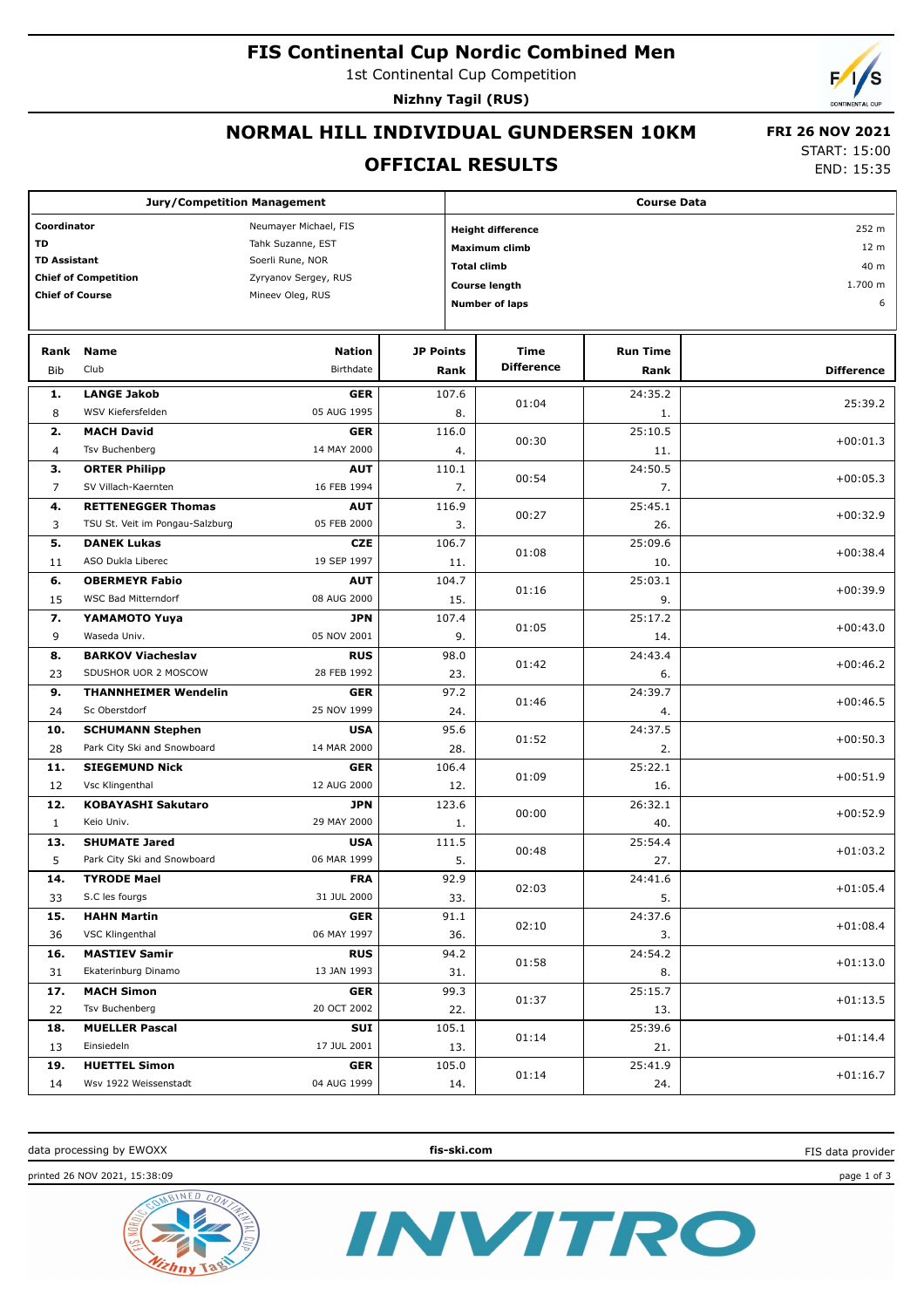## **FIS Continental Cup Nordic Combined Men**

1st Continental Cup Competition

**Nizhny Tagil (RUS)**

# **NORMAL HILL INDIVIDUAL GUNDERSEN 10KM**

#### **FRI 26 NOV 2021**

## **OFFICIAL RESULTS**

START: 15:00 END: 15:35

| Rank<br>Bib | <b>Name</b><br>Club                               | <b>Nation</b><br>Birthdate | <b>JP Points</b><br>Rank | Time<br><b>Difference</b> | <b>Run Time</b><br>Rank | <b>Difference</b> |
|-------------|---------------------------------------------------|----------------------------|--------------------------|---------------------------|-------------------------|-------------------|
|             |                                                   |                            |                          |                           |                         |                   |
| 20.         | <b>FRANK Christian</b>                            | <b>GER</b><br>17 JUN 2001  | 103.3                    | 01:21                     | 25:35.8                 | $+01:17.6$        |
| 16          | Sk Berchtesgaden                                  |                            | 16.                      |                           | 18.                     |                   |
| 21.         | <b>RAINER Marc Luis</b><br>SK Saalfelden-Salzburg | <b>AUT</b><br>22 SEP 1999  | 103.2                    | 01:22                     | 25:37.6                 | $+01:20.4$        |
| 17<br>22.   | <b>ZHAO Jiawen</b>                                | <b>CHN</b>                 | 17.<br>96.4              |                           | 20.<br>25:11.1          |                   |
| 26          |                                                   | 16 JAN 2001                | 26.                      | 01:49                     | 12.                     | $+01:20.9$        |
| 23.         | <b>SIMEK Jan</b>                                  | <b>CZE</b>                 | 103.1                    |                           | 25:40.1                 |                   |
| 18          | Dukla Liberec                                     | 01 JUL 2003                | 18.                      | 01:22                     | 23.                     | $+01:22.9$        |
| 24.         | <b>KONVALINKA Jiri</b>                            | <b>CZE</b>                 | 110.6                    |                           | 26:15.3                 |                   |
| 6           | Dukla Liberec                                     | 27 NOV 2004                | 6.                       | 00:52                     | 36.                     | $+01:28.1$        |
| 25.         | <b>DEUSCHL Christian</b>                          | <b>AUT</b>                 | 101.6                    |                           | 25:42.0                 |                   |
| 19          | Nordic Team Absam-Tirol                           | 20 APR 1997                | 19.                      | 01:28                     | 25.                     | $+01:30.8$        |
| 26.         | <b>BRUBAKER Carter</b>                            | <b>USA</b>                 | 123.1                    |                           | 27:09.5                 |                   |
| 2           | Alaska Winter Stars                               | 22 DEC 2003                | 2.                       | 00:02                     | 44.                     | $+01:32.3$        |
| 27.         | <b>RADOVAN Stefano</b>                            | <b>ITA</b>                 | 96.1                     |                           | 25:36.4                 |                   |
| 27          | GRUPPO SCIATORI FIAMME GIALLE                     | 26 APR 2003                | 27.                      | 01:50                     | 19.                     | $+01:47.2$        |
| 28.         | <b>GALUNIN Artem</b>                              | <b>RUS</b>                 | 93.4                     |                           | 25:32.7                 |                   |
| 32          | Nizhny Novgorod                                   | 08 OCT 1999                | 32.                      | 02:01                     | 17.                     | $+01:54.5$        |
| 29.         | SZCZECHOWICZ Andrzej                              | <b>POL</b>                 | 97.0                     |                           | 25:55.0                 |                   |
| 25          | Ts Wisla zakopane                                 | 14 SEP 2000                | 25.                      | 01:46                     | 28.                     | $+02:01.8$        |
| 30.         | <b>TERZER Dominik</b>                             | <b>AUT</b>                 | 107.3                    |                           | 26:47.5                 |                   |
| 10          | Nordic Team Absam-Tirol                           | 19 SEP 1999                | 10.                      | 01:05                     | 43.                     | $+02:13.3$        |
| 31.         | <b>ZHAO Zihe</b>                                  | <b>CHN</b>                 | 99.8                     |                           | 26:19.3                 |                   |
| 21          |                                                   | 29 JUL 2000                | 21.                      | 01:35                     | 37.                     | $+02:15.1$        |
| 32.         | <b>HAFNER Fabian</b>                              | <b>AUT</b>                 | 100.0                    |                           | 26:21.3                 |                   |
| 20          | SV Villach                                        | 19 JAN 2001                | 20.                      | 01:34                     | 38.                     | $+02:16.1$        |
| 33.         | <b>NICHOLS Evan</b>                               | <b>USA</b>                 | 94.5                     |                           | 26:09.2                 |                   |
| 30          | Ford K sayre memorial ski council                 | 07 SEP 2003                | 30.                      | 01:56                     | 34.                     | $+02:26.0$        |
| 34.         | <b>ANDREWS Grant</b>                              | <b>USA</b>                 | 95.6                     |                           | 26:15.2                 |                   |
| 29          | Steamboat Springs Winter Sports Clu               | 03 DEC 1997                | 28.                      | 01:52                     | 35.                     | $+02:28.0$        |
| 35.         | <b>KOLB Florian</b>                               | <b>AUT</b>                 | 92.9                     |                           | 26:09.0                 |                   |
| 34          | Nordic Team Absam                                 | 24 NOV 2001                | 33.                      | 02:03                     | 32.                     | $+02:32.8$        |
| 36.         | <b>GOUY Nils</b>                                  | <b>FRA</b>                 | 85.2                     |                           | 25:39.8                 |                   |
| 38          | Autrans                                           | 10 JUL 2001                | 38.                      | 02:34                     | 22.                     | $+02:34.6$        |
| 37.         | <b>MARIOTTI Domenico</b>                          | <b>ITA</b>                 | 92.6                     |                           | 26:25.4                 |                   |
| 35          | C.S. ESERCITO                                     | 09 OCT 2001                | 35.                      | 02:04                     | 39.                     | $+02:50.2$        |
| 38.         | <b>RAKPAROV Chingiz</b>                           | <b>KAZ</b>                 | 84.2                     |                           | 26:09.1                 |                   |
| 40          |                                                   | 05 JUL 1995                | 40.                      | 02:38                     | 33.                     | $+03:07.9$        |
| 39.         | <b>MILANIN Aleksandr</b>                          | <b>RUS</b>                 | 83.1                     |                           | 26:08.9                 |                   |
| 41          | Moscow UOR2                                       | 17 MAR 2000                | 41.                      | 02:42                     | 31.                     | $+03:11.7$        |
| 40.         | <b>GUO Yuhao</b>                                  | <b>CHN</b>                 | 69.6                     |                           | 25:21.5                 | $+03:18.3$        |
| 47          |                                                   | 18 JUN 2000                | 47.                      | 03:36                     | 15.                     |                   |
| 41.         | <b>MICHAUD Tom</b>                                | <b>FRA</b>                 | 80.4                     |                           | 26:07.8                 | $+03:21.6$        |
| 43          | Union Sportive lamoura                            | 11 NOV 2001                | 43.                      | 02:53                     | 30.                     |                   |
| 42.         | <b>WANG Bingrong</b>                              | <b>CHN</b>                 | 79.7                     | 02:56                     | 26:06.0                 | $+03:22.8$        |
| 45          |                                                   | 04 OCT 1995                | 45.                      |                           | 29.                     |                   |
| 43.         | <b>GASIENICA-CIAPTAK Maciej</b>                   | <b>POL</b>                 | 84.3                     | 02:37                     | 26:46.6                 | $+03:44.4$        |
| 39          | AZS Zakopane                                      | 30 JAN 2002                | 39.                      |                           | 42.                     |                   |
|             |                                                   |                            |                          |                           |                         |                   |

data processing by EWOXX **fis-ski.com**

printed 26 NOV 2021, 15:38:09 page 2 of 3





FIS data provider